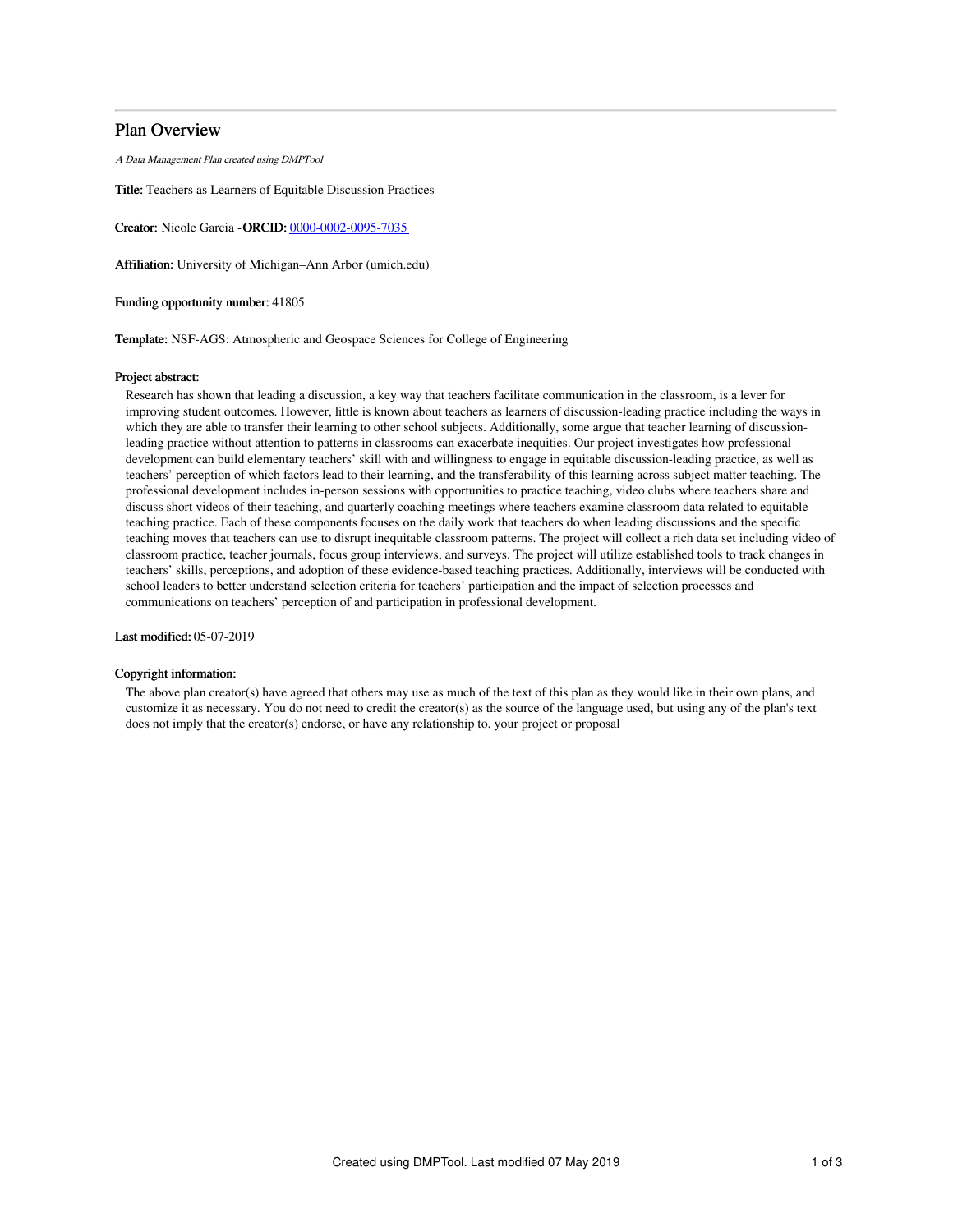# Teachers as Learners of Equitable Discussion Practices

## Products of research

Describe the types of data and products that will be generated in the research, such as physical samples, space and/or time-dependent information on chemical and physical processes, images, spectra, final or intermediate numerical results, theoretical formalisms, computational strategies, software, and curriculum materials. We will gather several types of data including

- Weekly electronic journal entries, both structured and unstructured
- Focus group interview notes and audio recordings
- Electronic survey measures
- Video records of discussion leading practice including six 15-minute segments and 4 full-length discussion videos
- Practical Measures, Routines, and Representations surveys (<https://www.pmr2.org/measures>)
- Video of Mursion discussion-leading simulation twice per year
- Video records of coaching meetings at 4 points across the year to examine equity and discussion data,
- Video records of video-based interviews focused on challenging inequity in the classroom in the context of leading discussions
- Principal surveys focused on selection criteria used to select and their perceptions of teachers' skill
- Video records of the professional development

#### Data format

Describe the format in which the data or products are stored (e.g. hardcopy logs and/or instrument outputs, ASCII, XML files, HDF5, CDF, etc). What metadata will be part of the data sets produced?

Products will be stored as follows:

- Video and audio files will be stored as compressed video files on a secure server
- Journal entries will be stored as XML files and PDF files
- Survey data will be stored as XML files and instrument outputs including PDF files
- Notes from focus group interviews will be stored as scanned PDF files and hard copies of any written files will be stored.

### Access to data, and data sharing practices and policies

Describe your plans for providing access to data, including websites maintained by your research group and contributions to public databases. If maintenance of a web site or database is the direct responsibility of your group, provide information about the period of time the web site or database is expected to be maintained. Also describe your practice or policies regarding the release of data—for example whether data are available before or after formal publication and the approximate duration of time that the data will be kept private. Describe your policies (where applicable) for protection of propriety data, privacy and confidentiality, intellectual property, or other rights or requirements.

Data will be stored on a secure server system approved by the University of Michigan for sensitive data storage. Access the data will only be granted to research team members unless approval is granted for de-identified data by an IRB. The study team will use the following measures to protect research records and data against inappropriate use or disclosure, or malicious or accidental loss or destruction:

- Locked office
- Restricted access
- Restrictions on copying study related materials
- Access rights terminated when authorized users leave the project
- Secure laptop
- Individual ID plus password protection
- Routine electronic backup
- Encryption of digital data
- Security software is installed and regularly updated on all devices used on the project
- Safe disposition/destruction of data and devices as appropriate

#### Policies and provisions for re-use, re-distribution and production of derivatives

Describe your policies regarding the use of data provided via general access or sharing. If you plan to provide data on a website, will the site contain disclaimers, or conditions regarding the use of the data in other publications or products? If the data or products are copyrighted, how will this be noted on the website? Due to the sensitive nature of the data, the collected data will not be available for re-use, re-distribution, and production of derivatives.

#### Archiving of data

Describe whether and how data will be archived and how preservation of access will be handled. For example, will hardcopy logs, instrument outputs, and physical samples be stored in a location where there are safeguards against fire or water damage? Is there a plan to transfer digitized information to new storage media or devices as technological standards or practices change? Will there be an easily accessible index that documents where all archived data are stored and how they can be accessed? If the data will be